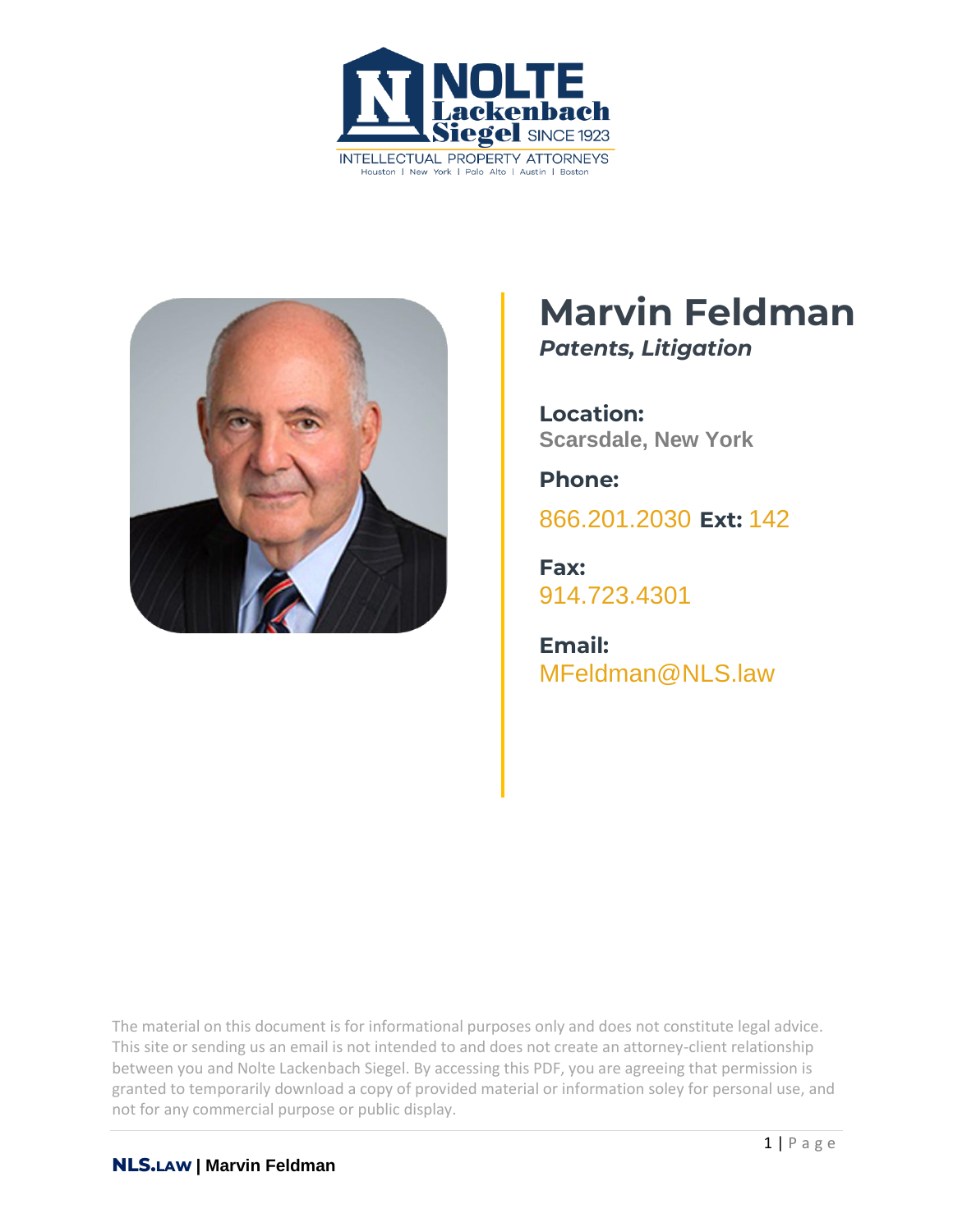

Marvin Feldman provides his extensive knowledge and experience based upon decades of domestic and international intellectual property representation to clients in a broad range of businesses and technologies to secure and commercialize patents in areas as diverse as the biomedical, pharmacological, information technology and the mechanical arts. Based on such acknowledged legal prowess, he has lectured extensively on the subject of patents in various forums.

Notably, after the Peoples' Republic of China enacted patent laws and adopted international legal norms, the government of China, through its State Science and Technology Commission and as part of the China Business Technology Program, invited Mr. Feldman to travel the country and lecture on patent principles and practice. Seminars were set up in technology centers in Beijing, Nanjing, Shanghai, Qingdao and Xian, and with leading businesses throughout China. Mr. Feldman was the first foreign recipient of the Torch Award granted by the China State Science and Technology Center. Domestically, he has an impressive resume of intellectual property presentations, including providing a comprehensive patent practice seminar at Ramapo College, and was selected to judge the Masters of Business Administration venture capital course projects at Long Island University.

Mr. Feldman's broad range of clients have included Pfizer, the Albert Einstein College of Medicine, Union Carbide, Witco Chemical, GAF, Yale University, Drug Delivery Systems, Labratorios Biologicos Farmaceuticos, the biomedical laboratories and research facilities of Cuba, leading medical practitioners, Raritan Computers, and hand tool manufacturers including Channellock, Bestway, Dexter-Russell and Hyde. In addition to his patent expertise, he has represented in the US the Chinese owned licensee of TVB, the renowned Hong Kong television enterprise, with respect to the seizure of pirated television program tapes, and in connection with a suit against an infringer was a contributor to the US Appellate Court argument and wrote the appellate brief with respect to such intellectual property issues.

Prior to joining Nolte Lackenbach Siegel, he was a partner and headed the Patent Departments of two law firms in New York City specializing in intellectual property and commercial causes. That breadth of experience and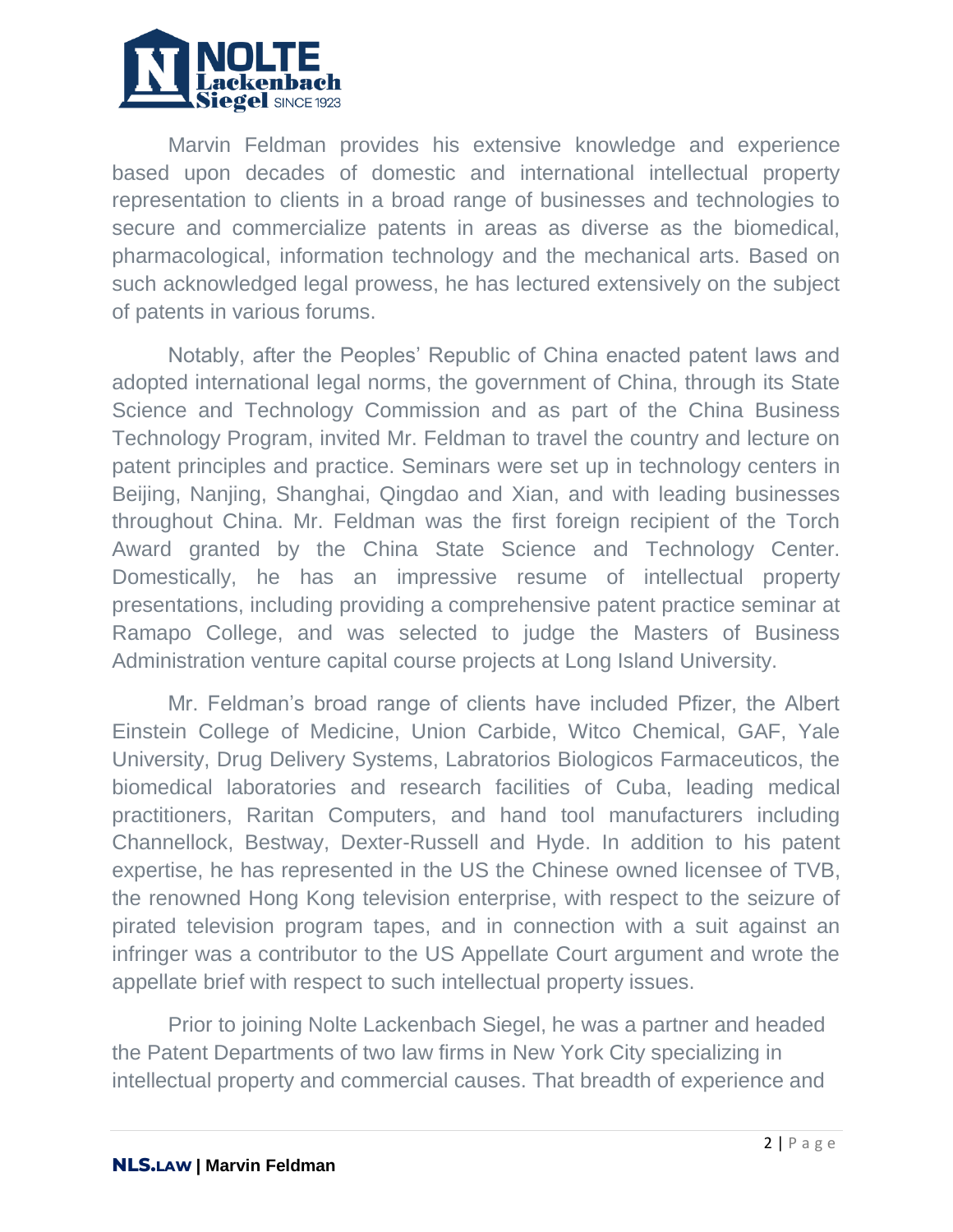

diverse client relationships has put Mr. Feldman in demand as an expert on patent portfolio development and protection. Mr. Feldman holds a baccalaureate degree in Chemical Engineering from the City College of New York and a Juris Doctor degree from Brooklyn Law School. He is authorized to practice in many US District Courts, as well as the Federal Circuit Courts in the Second, Fifth and the Federal Circuit Court of Appeals.

The firm relies heavily on his strong background in chemistry, pharmacological sciences and polymer developments, and many clients have utilized his background related to his undergraduate thesis related to the structure of polypetrafluoro-ephylene. He became a solid propellants design engineer for the U.S. Army, which background lead in time to his appointment as a Project Development Engineer at United Technologies for the development of the Titan III-C polymerized solid propellant rocket system. At the age of 24, he was tasked with the design of interim polymer conditioning units for the Titan III-C components. His first position as a patent attorney was with Union Carbide handling the patent application preparation and prosecution for the Silane/Polysiloxane and Polymer Container Groups. He left Union Carbide to enter private practice and after the Union Carbide Polymer Container Group was sold to a private company, Consupak, Mr. Feldman was retained as outside patent counsel.

### **PRACTICE**

US and International Patent Preparation, Filing and Prosecution

Intellectual Property Counseling

# **BAR & COURT ADMISSIONS**

New York

- U.S. District Court Southern District of New York
- U.S. District Court Eastern District of New York
- U.S. Court of Appeals 2d Circuit
- U.S. Court of Appeals 5th Circuit